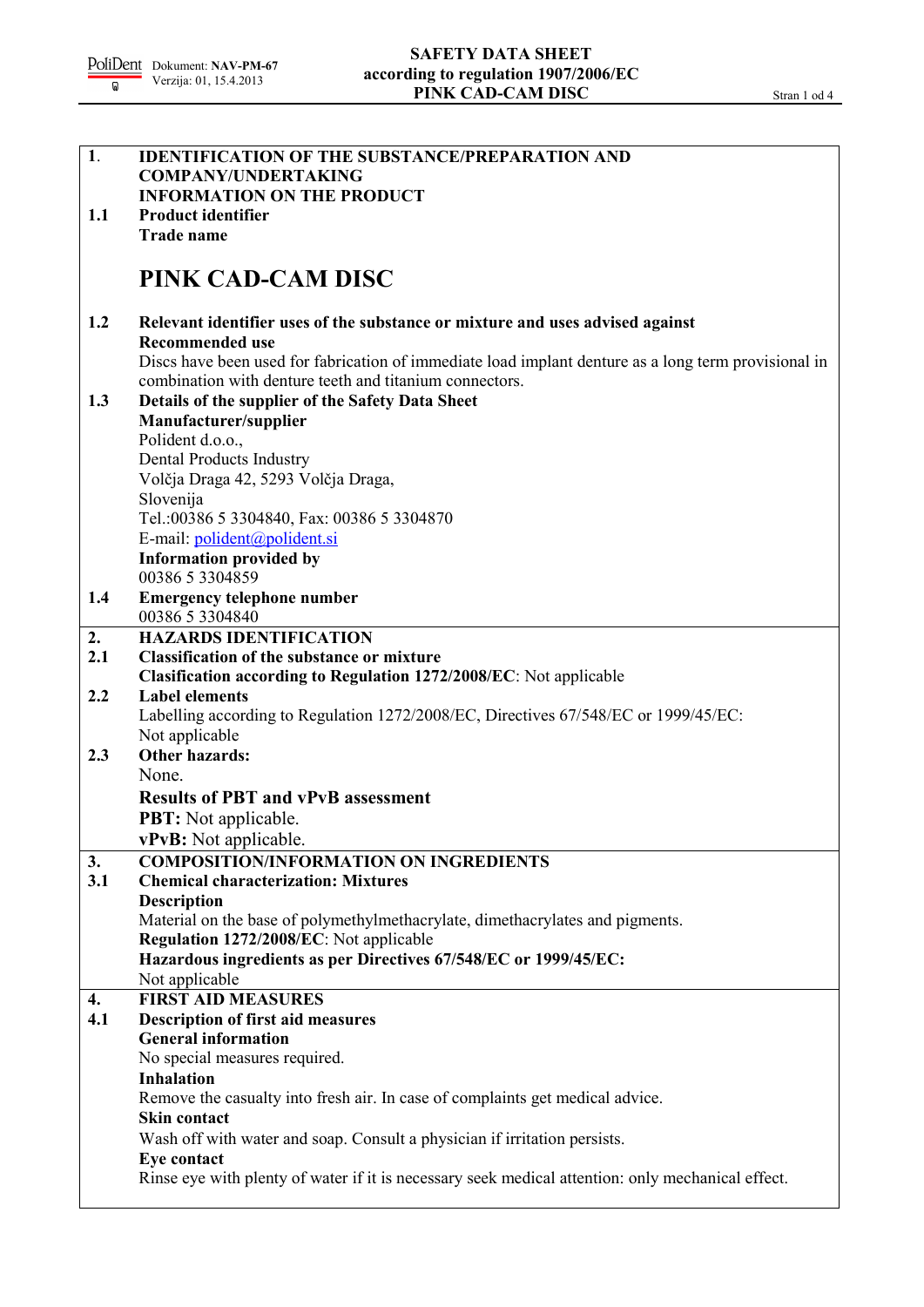|     | Ingestion                                                                                                          |
|-----|--------------------------------------------------------------------------------------------------------------------|
|     | Wash out mouth with water and drink water. In case of complaints get medical advice.                               |
| 4.2 | Most important symptoms and effects, both acute and delayed                                                        |
|     | None known.                                                                                                        |
| 4.3 | Indication of any immediate medical attention and special treatment needed                                         |
|     | Treat symptomatically.                                                                                             |
| 5.  | <b>FIRE - FIGHTING MEASURES</b>                                                                                    |
| 5.1 | <b>Extinguishing media</b>                                                                                         |
|     | Suitable extinguishing media                                                                                       |
|     | Water, foam, dry powder, carbon dioxide.                                                                           |
|     | Unsuitable extinguishing media for safety reasons                                                                  |
|     | None.                                                                                                              |
| 5.2 | Special hazards arising from the substance or mixture                                                              |
|     | May be released in case of fire: carbon monoxide, carbon dioxide, organic products of                              |
|     | decomposition.                                                                                                     |
| 5.3 | <b>Advice for firefighters</b>                                                                                     |
|     | Wear self-contained breathing apparatus.                                                                           |
| 6.  | <b>ACCIDENTAL RELEASE MEASURES</b>                                                                                 |
| 6.1 | Personal precautions, protective equipment and emergency procedures                                                |
|     | Not required.                                                                                                      |
| 6.2 | <b>Environmental precautions</b>                                                                                   |
|     | No special measures required.                                                                                      |
| 6.3 | Methods and material for containment and cleaning up                                                               |
|     | Pick up mechanically. Dispose of in accordance with regulations.                                                   |
| 6.4 | <b>Reference to other sections</b>                                                                                 |
|     | For information on safe handling see Section 7.<br>For information on personal protection equipment see Section 8. |
|     | For information on disposal information see section 13.                                                            |
| 7.  | <b>HANDLING AND STORAGE</b>                                                                                        |
| 7.1 | <b>Precautions for safe handling</b>                                                                               |
|     | Safe handling advice                                                                                               |
|     | Only adequate trained persons may deal with product. For use in dentistry only.                                    |
|     | Keep away from children.                                                                                           |
|     | Ensure the area is well ventilated.                                                                                |
|     | No eating, drinking or smoking during handling with product.                                                       |
|     | Follow the usual good standards of occupational hygiene.                                                           |
|     | Information on fire and explosion protection                                                                       |
|     | No special measures required.                                                                                      |
| 7.2 | Conditions for safe storage, including any incompatibilities                                                       |
|     | <b>Storage</b>                                                                                                     |
|     | <b>Requirements for storage areas</b>                                                                              |
|     | Keep in dry storage.                                                                                               |
| 7.3 | Specific end use(s)                                                                                                |
|     | None.                                                                                                              |
| 8.  | <b>EXPOSURE CONTROLS /PERSONAL PROTECTION</b>                                                                      |
| 8.1 | <b>Control parameters</b>                                                                                          |
|     | Ingredients with limit values that require monitoring at the workplace                                             |
|     | The product does not contain any relevant quantities of materials with critical values that have to be             |
|     | monitored at the workplace.                                                                                        |
| 8.2 | <b>Exposure controls</b>                                                                                           |
|     | <b>General protective measures</b>                                                                                 |
|     | Provide adequante ventilation.                                                                                     |
|     | <b>Hygiene measures</b>                                                                                            |
|     | Follow the usual good standards of occupational hygiene and dental practise.                                       |
|     |                                                                                                                    |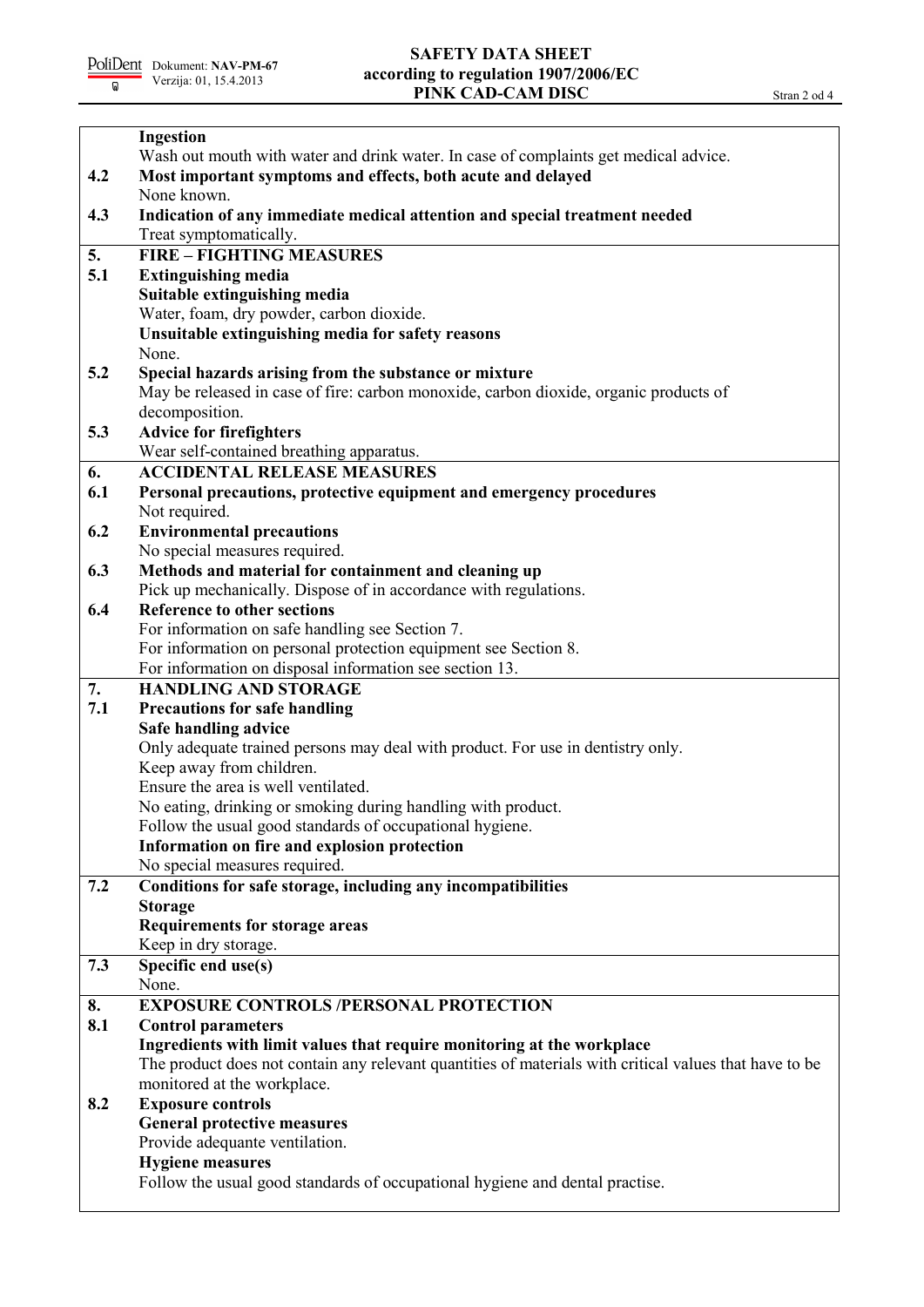|      | <b>Respiratory protection</b>                                                                         |
|------|-------------------------------------------------------------------------------------------------------|
|      | Avoid contact with powder generated by final working.                                                 |
|      | Wear respiratory protective device in case of dust formation.                                         |
|      | <b>Hand protection</b>                                                                                |
|      | Not reguired.                                                                                         |
|      | <b>Eye protection</b>                                                                                 |
|      | Wear safety goggles during mechanical processing.                                                     |
| 9.   | PHYSICAL AND CHEMICAL PROPERTIES                                                                      |
| 9.1  | Information on basic physical and chemical properties                                                 |
|      | Appearance:                                                                                           |
|      | Form: firm disc                                                                                       |
|      | Colour: different colours                                                                             |
|      | Odour: odourless                                                                                      |
|      | Changes in condition: /                                                                               |
|      | <b>Melting point: Undetermined</b>                                                                    |
|      | <b>Boiling point: Undetermined</b>                                                                    |
|      | Flash point: $>250^{\circ}$ C                                                                         |
|      | Ignition temperature: not applicable                                                                  |
|      | Lower explosion limit: not determined                                                                 |
|      | <b>Upper explosion limit:</b> not determined                                                          |
|      | Vapour pressure: not applicable                                                                       |
|      | <b>Density:</b> $1,17$ g/cm <sup>3</sup>                                                              |
|      |                                                                                                       |
|      | Viscosity (dynamic): not applicable                                                                   |
|      | Solubility in water: insoluble                                                                        |
|      | $pH - value$ : not applicable<br><b>Other information</b>                                             |
| 9.2  | None.                                                                                                 |
|      |                                                                                                       |
| 10.  | STABILITY AND REACTIVITY                                                                              |
| 10.1 | Reactivity<br>No relevant information available.                                                      |
|      |                                                                                                       |
| 10.2 | <b>Chemical stability</b>                                                                             |
|      | The product is stable under normal handling and storage conditions.                                   |
| 10.3 | <b>Possibility of hazardous reactions</b>                                                             |
|      | No hazardous reactions known.                                                                         |
| 10.4 | <b>Conditions to avoid</b>                                                                            |
|      | Decompositions begins at appr. 250°C.                                                                 |
| 10.5 | <b>Incompatible materials</b>                                                                         |
|      | No relevant information available.                                                                    |
| 10.6 | <b>Hazardous decomposition products</b>                                                               |
|      | None when used as prescribed.                                                                         |
|      | May be released in case of fire: carbon monoxide, carbon dioxide, organic products of                 |
|      | decomposition                                                                                         |
| 11.  | <b>TOXICOLOGICAL INFORMATION</b>                                                                      |
|      | 11.1 Information on toxicological effects                                                             |
|      | <b>Acute oral toxicity</b>                                                                            |
|      | The similar product has been tested according to EN ISO 10993-5 (2009): Tests for in vitro            |
|      | cytotoxicity. The test article extract met the requirements of the EN ISO 10993-5 (2009).             |
|      | <b>Irritation</b>                                                                                     |
|      | The similar product has been tested according to EN ISO 10993-10 (2010): Tests for irritation and     |
|      | skin sensitization. An intracutaneous irritation test by intradermal injection in the rabbit has been |
|      | performed and the test article extract met the requirements of the ISO 10993-10 (2010).               |
|      | <b>Sensitization</b>                                                                                  |
|      | The similar product has been tested according to EN ISO 10993-10 (2010): Tests for irritation and     |
|      | skin sensitization. According to the EN ISO 10993-10 (2010) the product did not induce delayed        |
|      | sensitization.                                                                                        |